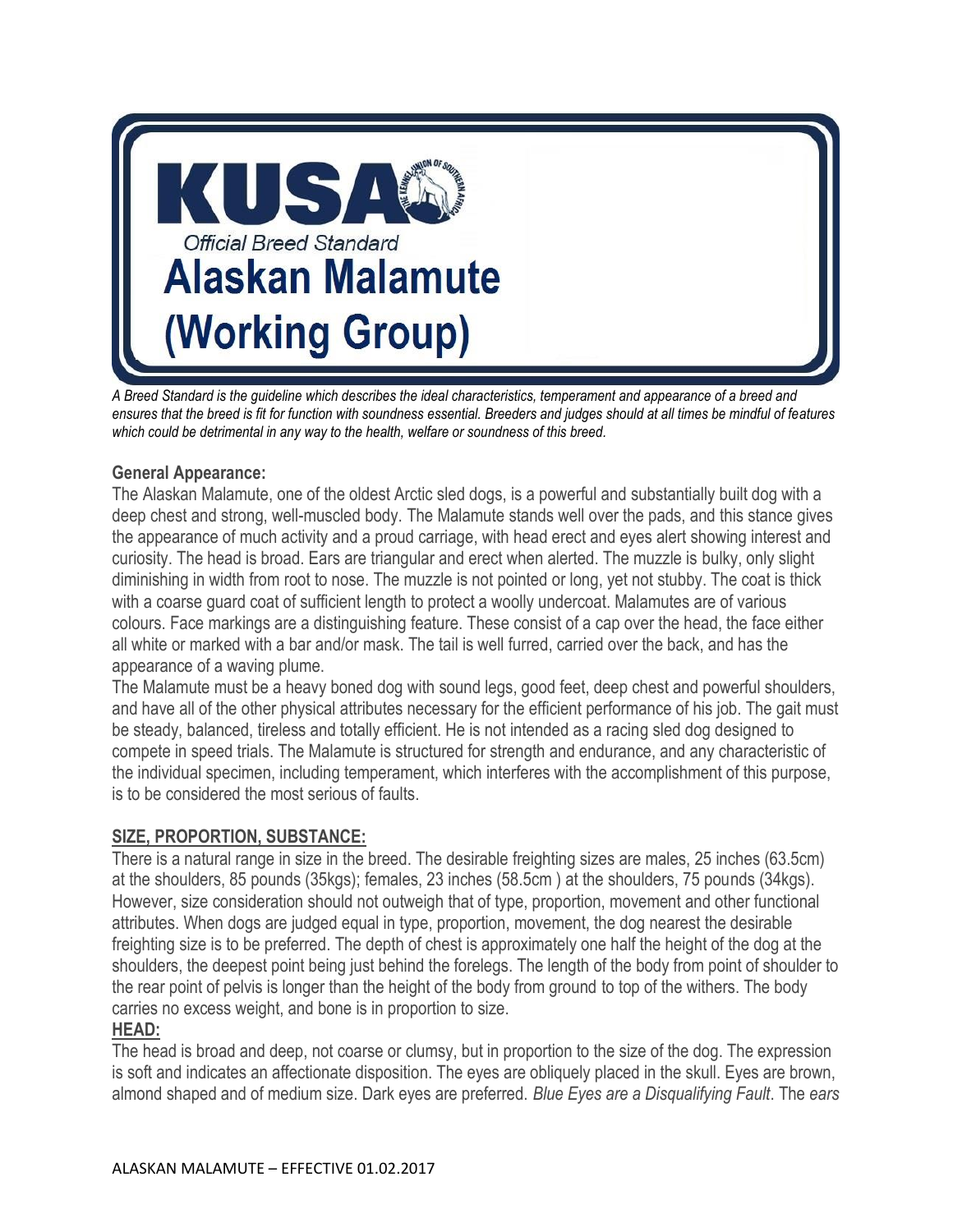are of medium size, but small in proportion to the head. The ears are triangular in shape and slightly rounded at the tips. They are set wide apart on the outside back edges of the skull on line with the upper corner of the eye, giving ears the appearance, when erect, of standing off from the skull. Erect ears point slightly forward, but when the dog is at work, the ears are sometimes folded against the skull. High set ears are a fault.

The *skull* is broad and moderately rounded between the ears, gradually narrowing and flattening on top as it approaches the eyes, rounding off to cheeks that are moderately flat. There is a slight furrow between the eyes. The topline of the skull and the topline of the muzzle show a slight break downward from a straight line as they join. The *muzzle* is large and bulky in proportion to the size of the skull, diminishing slightly in width and depth from junction with the skull to the nose. In all coat colors, except reds, the *nose, lips*, and *eye rims' pigmentation* is black. Brown is permitted in red dogs. The lighter streaked "snow nose" is acceptable. The lips are close fitting. The upper and lower jaws are broad with large teeth. The incisors meet with a scissors grip. Overshot or undershot is a fault.

## **NECK, TOPLINE, BODY:**

The neck is strong and moderately arched. The chest is well developed. The body is compactly built but not short coupled. The back is straight and gently sloping to the hips. The loins are hard and well muscled. A long loin that may weaken the back is a fault. The tail is moderately set and follows the line of the spine at the base. The *tail* is carried over the back when not working. It is not a snap tail or curled tight against the back, nor is it short furred like a fox brush. The Malamute tail is well furred and has the appearance of a waving plume.

#### **FOREQUARTERS:**

The shoulders are moderately sloping; forelegs heavily boned and muscled, straight to the pasterns when viewed from the front. Pasterns are short and strong and slightly sloping when viewed from the side. The feet are of the snowshoe type, tight and deep, with well-cushioned pads, giving a firm, compact appearance. The feet are large, toes tight fitting and well arched. There is a protective growth of hair between the toes. The pads are thick and tough; toenails short and strong.

#### **HINDQUARTERS:**

The rear legs are broad and heavily muscled through the thighs; stifles moderately bent; hock joints are moderately bent and well let down. When viewed from the rear, the legs stand and move true in line with the movement of the front legs, not too close or too wide. Dewclaws on the rear legs are undesirable and should be removed shortly after puppies are whelped.

## **COAT:**

The Malamute has a thick, coarse guard coat, never long and soft. The undercoat is dense, from one to two inches in depth, oily and woolly. The coarse guard coat varies in length as does the undercoat. The coat is relatively short to medium along the sides of the body, with the length of the coat increasing around the shoulders and neck, down the back, over the rump, and in the breeching and plume. Malamutes usually have a shorter and less dense coat during the summer months. The Malamute is shown naturally. Trimming is not acceptable except to provide a clean cut appearance of feet.

#### **COLOR:**

The usual colors range from light gray through intermediate shadings to black, sable, and shadings of sable to red. Color combinations are acceptable in undercoats, points, and trimmings. The only solid color allowable is all white. White is always the predominant color on underbody, parts of legs, feet, and part of face markings. A white blaze on the forehead and/or collar or a spot on the nape is attractive and